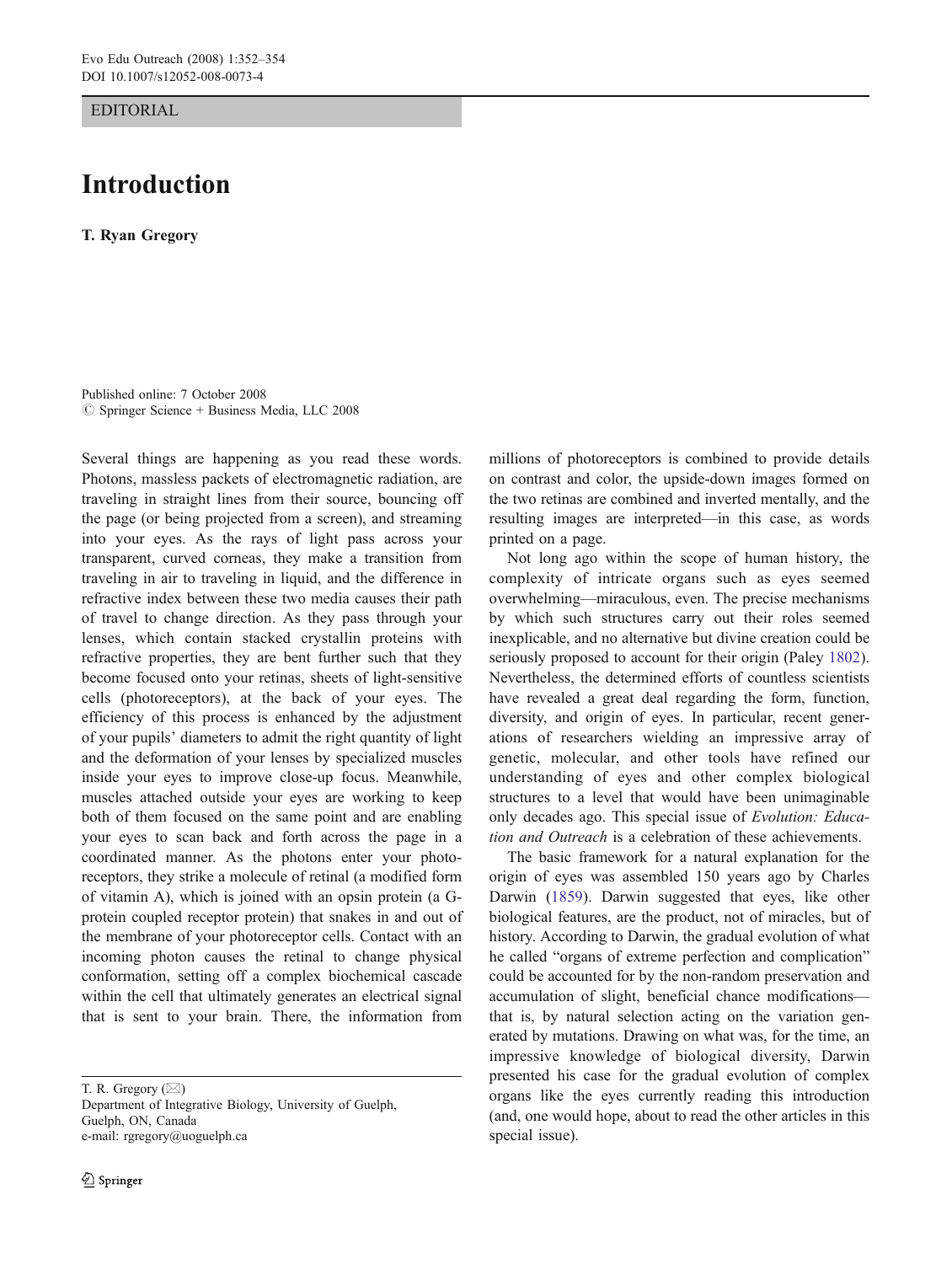<span id="page-1-0"></span>Darwin did not succeed as well as he might have liked on this front. His friend, the prominent American botanist Asa Gray, wrote to Darwin in January 1860 that "what seems to me the weakest point in the book is the attempt to account for the formation of organs,—the making of eyes, &c by natural selection." Darwin concurred in his response written the following month: "About weak points I agree. The eye to this day gives me a cold shudder, but when I think of the fine known gradations, my reason tells me I ought to conquer the cold shudder."<sup>1</sup> In any case, 150 years of empirical and conceptual advances have made the nineteenth century information upon which Darwin built his case seem trivial by comparison. Indeed, as the papers in this special issue demonstrate, our current understanding of eye evolution has moved far beyond the simple beginnings laid down by Darwin.

The general processes now recognized to be involved in complex organ evolution are reviewed and illustrated using eyes as a case study by yours truly (Gregory [2008\)](#page-2-0). The peer-reviewed papers presented in this issue by experts in their fields provide a further introduction to this information, most of which is, unfortunately, unknown to nonspecialists. In this regard, Oakley and Pankey ([2008\)](#page-2-0) and Piatigorsky [\(2008](#page-2-0)) provide discussions of the genetic and molecular components of eye evolution: a former "black box" whose contents are now being well illuminated. Regarding vertebrate eyes, Lamb et al. ([2008\)](#page-2-0) review information based on comparisons of modern species, while Young [\(2008](#page-2-0)) discusses the eyes of early fossil fishes. Turning to some of the most diverse groups of animals on Earth in terms of both species numbers and types of eyes, Buschbeck and Friedrich (2008) cover insects, Cronin and Porter (2008) discuss crustaceans, and Serb and Eernisse ([2008\)](#page-2-0) provide an overview of mollusks.

Focusing on the sorts of modifications that can occur after complex eyes have evolved, Gerl and Morris ([2008\)](#page-2-0) discuss the basis and biological consequences of color vision, Zimmer ([2008\)](#page-2-0) highlights the extraordinary eyes found in flounders and stalk-eyed flies, and Espinasa and Espinasa [\(2008](#page-2-0)) discuss the loss of eyes in cave-dwelling fishes. Finally, Novella [\(2008](#page-2-0)) provides a discussion of the vision problems found in humans that represent "scars of evolutionary history," while Petto and Mead ([2008\)](#page-2-0) and Thanukos [\(2008](#page-2-0)) discuss some concepts and misconceptions about complex organ evolution that are important from a teaching perspective.

Although eyes have always been a focal point in disagreements regarding evolution, it is important to note that confidence in the effectiveness of scientific research and in the historical factuality of evolution, and not defensiveness in the face of unscientific criticisms, is the reason so much is now known about eyes. The primary purpose of this special issue, therefore, is not to counter the claims of anti-evolutionists (though this is a welcome side effect) but to focus on several interesting and important scientific themes. First and most simply, these papers provide a glimpse into the vast body of knowledge regarding eyes and their origins that is usually not accessible to non-specialists. Second, the papers make it clear that there is no such thing as "the" eye. Eyes come in a remarkable diversity of forms, some of which undoubtedly seem bizarre from a human perspective but which may nonetheless be quite effective for the organisms possessing them. Third, several of the authors make it clear that the evolution of complex organs is often indirect and non-linear and that the most fruitful approach is to consider the individual components of eyes rather than the organs as a whole. In particular, it is important to evaluate the histories of the genes, developmental pathways, and cellular features individually, as these may have followed different paths to their shared current endpoint. This raises a fourth important point, namely, that the study of complex organ evolution depends on insights from a variety of disciplines emphasizing different levels of analysis, including comparative anatomy and biochemistry, genetics and molecular biology, cell and developmental biology, and paleontology. Finally, these articles illustrate that, even knowing as much as we now do, there are many intriguing questions yet to be answered by future generations of scientists.

Acknowledgments I offer my sincere gratitude to the various authors who invested precious time in this project, to Niles Eldredge and the editorial management of the journal for their support, and to the numerous expert reviewers who provided valuable comments on the manuscripts.

## References

- Buschbeck E, Friedrich M. Evolution of insect eyes: tales of ancient heritage, deconstruction, reconstruction, remodeling, and recycling. Evo Educ Outreach. 2008;1(4). doi[:10.1007/s12052-008-0086-z.](http://dx.doi.org/10.1007/s12052-008-0086-z)
- Cronin TW, Porter ML. Exceptional variation on a common theme: the evolution of crustacean compound eyes. Evo Educ Outreach. 2008;1(4). doi[:10.1007/s12052-008-0085-0.](http://dx.doi.org/10.1007/s12052-008-0085-0)
- Darwin C. On the origin of species by means of natural selection, or the preservation of favoured races in the struggle for life. London: John Murray; 1859.
- Darwin C. The descent of man, and selection in relation to sex. London: John Murray; 1871.

<sup>&</sup>lt;sup>1</sup> By April 1860, Darwin had apparently moved on to other worries. As he wrote to Gray: "It is curious that I remember well time when the thought of the eye made me cold all over, but I have got over this stage of the complaint, & now small trifling particulars of structure often make me very uncomfortable. The sight of a feather in a peacock's tail, whenever I gaze at it, makes me sick!" He dealt with the evolution of features obviously detrimental to survival, such as peacocks' tails, in 1871.